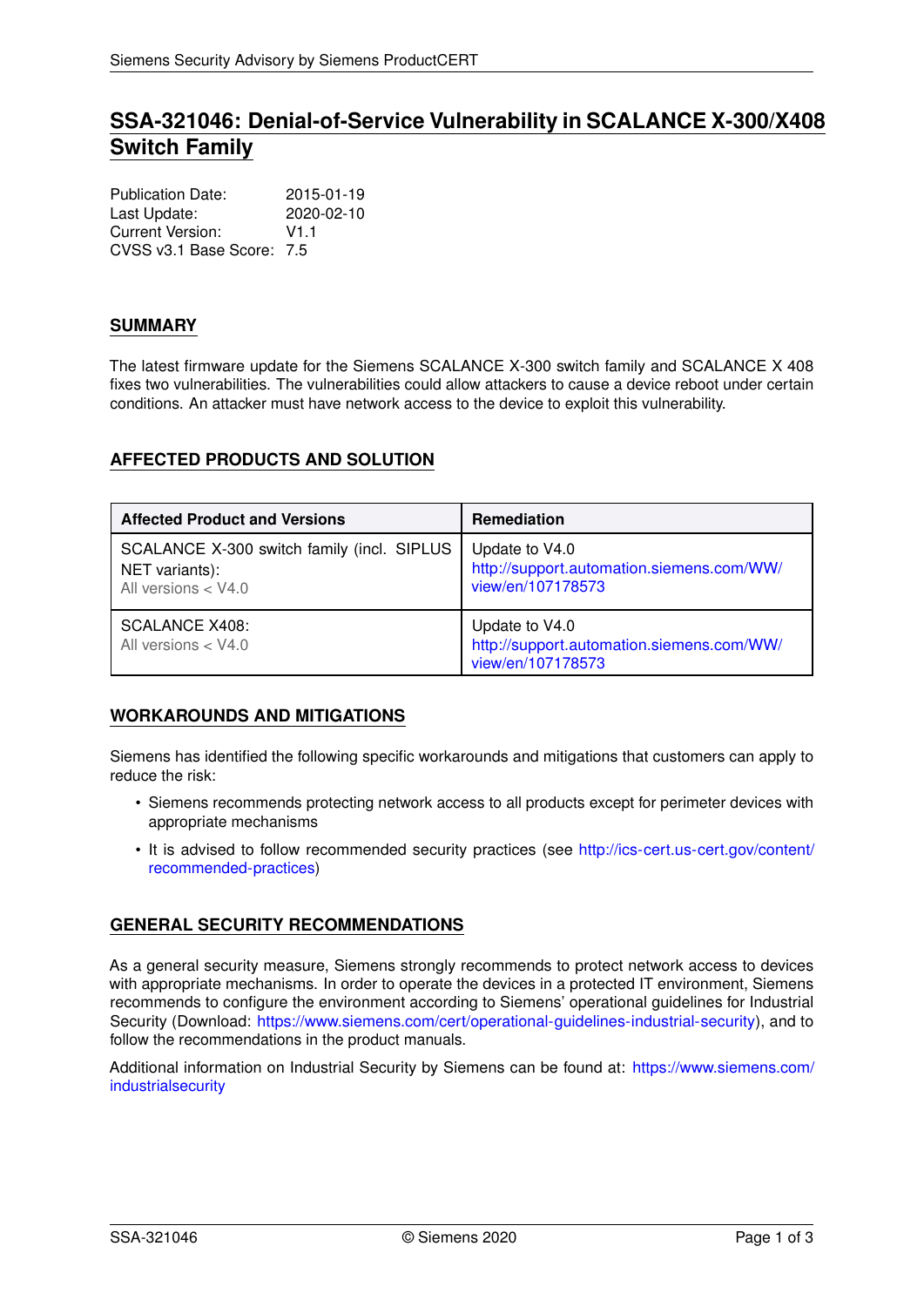### **PRODUCT DESCRIPTION**

SCALANCE X switches are used to connect industrial components like Programmable Logic Controllers (PLCs) or Human Machine Interfaces (HMIs).

SIPLUS extreme products are designed for reliable operation under extreme conditions and are based on SIMATIC, LOGO!, SITOP, SINAMICS, SIMOTION, SCALANCE or other devices. SIPLUS devices use the same firmware as the product they are based on.

### **VULNERABILITY CLASSIFICATION**

The vulnerability classification has been performed by using the CVSS scoring system in version 3.1 (CVSS v3.1) [\(https://www.first.org/cvss/\)](https://www.first.org/cvss/). The CVSS environmental score is specific to the customer's environment and will impact the overall CVSS score. The environmental score should therefore be individually defined by the customer to accomplish final scoring.

An additional classification has been performed using the CWE classification, a community-developed list of common software security weaknesses. This serves as a common language and as a baseline for weakness identification, mitigation, and prevention efforts. A detailed list of CWE classes can be found at: [https://cwe.mitre.org/.](https://cwe.mitre.org/)

#### Vulnerability CVE-2014-8478

The web server of the affected switches could allow unauthenticated users to cause a device reboot if malformed HTTP requests are sent to the web server (port 80/tcp or port 443/tcp). To achieve this, an attacker must be able to reach the HTTP interface over the network. No packets are forwarded to connected devices until the reboot is completed.

CVSS v3.1 Base Score 7.5 CVSS Vector CVSS:3.1/AV:N/AC:L/PR:N/UI:N/S:U/C:N/I:N/A:H/E:P/RL:O/RC:C CWE CWE-20: Improper Input Validation

#### Vulnerability CVE-2014-8479

The FTP server of the affected switches could allow authenticated users to cause a device reboot if specially crafted network packets are sent to the FTP server (port 21/tcp). No packets are forwarded to connected devices until the reboot is completed.

CVSS v3.1 Base Score 7.5 CVSS Vector CVSS:3.1/AV:N/AC:L/PR:N/UI:N/S:U/C:N/I:N/A:H/E:P/RL:O/RC:C CWE CWE-20: Improper Input Validation

### **ACKNOWLEDGMENTS**

Siemens thanks the following parties for their efforts:

- Deja vu Security for coordinated disclosure
- Artem Zinenko from Kaspersky for pointing out that SIPLUS should also be mentioned

### **ADDITIONAL INFORMATION**

For further inquiries on security vulnerabilities in Siemens products and solutions, please contact the Siemens ProductCERT: